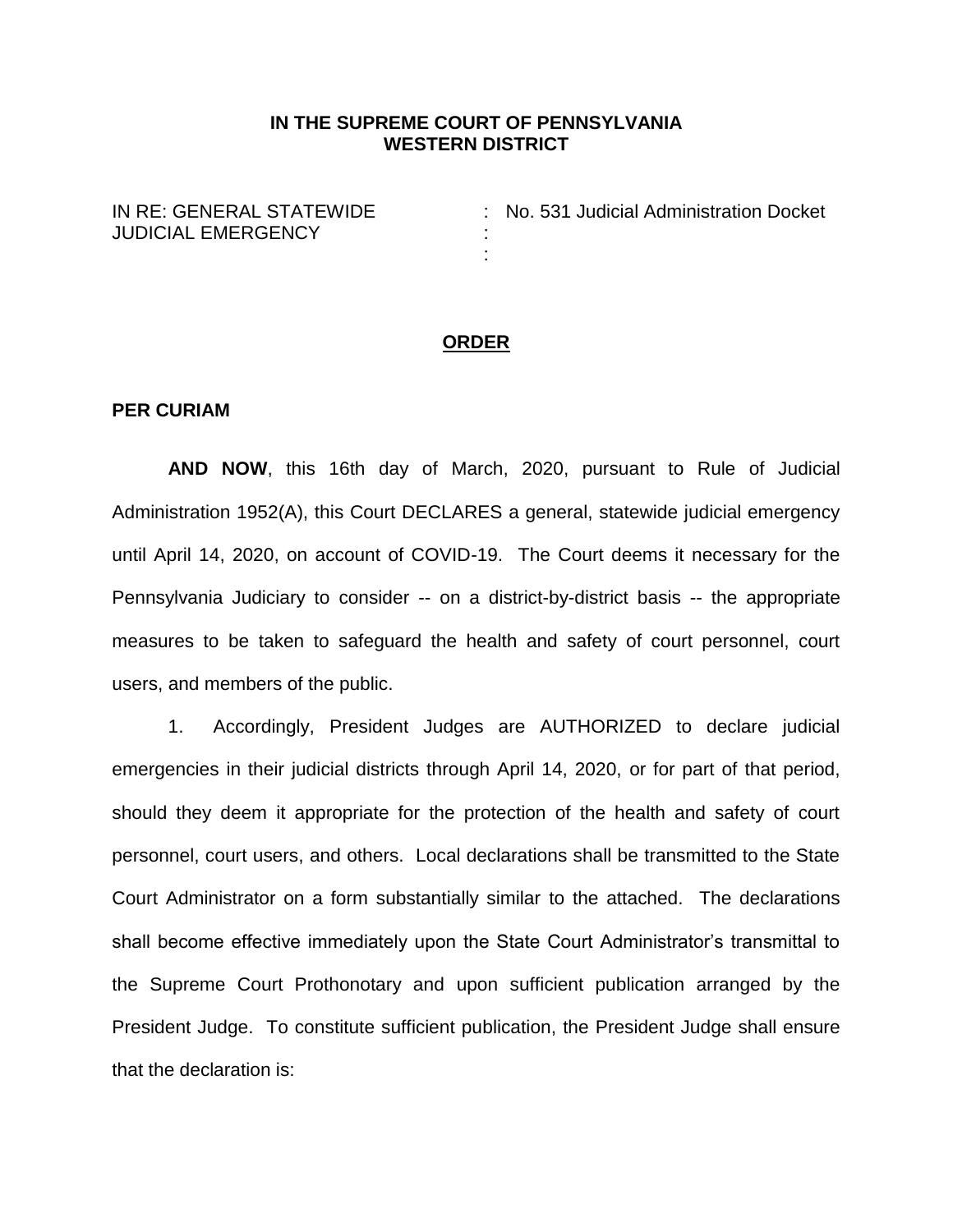- A. Posted on the entry doors of the county courthouse of the judicial district and of all magisterial district courts within the judicial district;
- B. Posted on the judicial district's website; and
- C. Transmitted via e-mail to the local county bar association or associations, with the request that such associations promptly forward the notice to all members.

2. Upon the declaration of a judicial emergency in a particular judicial district, the President Judge SHALL HAVE THE AUTHORITY:

- A. To suspend time calculations for the purposes of time computation relevant to court cases or other judicial business, as well as time deadlines, subject to constitutional restrictions;
- B. To authorize additional uses of advanced communication technology to conduct court proceedings, subject to constitutional restrictions; and
- C. To take any action permitted pursuant to Rule of Judicial Administration 1952(B)(2).

3. With reference to paragraph 2(A), the President Judge specifically SHALL HAVE THE AUTHORITY to suspend the operation of Rule of Criminal Procedure 600 within a judicial district. Such suspension shall be immediately effective if a statement of intention to implement a suspension is included in the declaration of a local judicial emergency. The purport of the suspension will be that the time period of the local judicial emergency (or a shorter time period if specified) shall be excluded from the time

[531 Judicial Administration Docket - 2]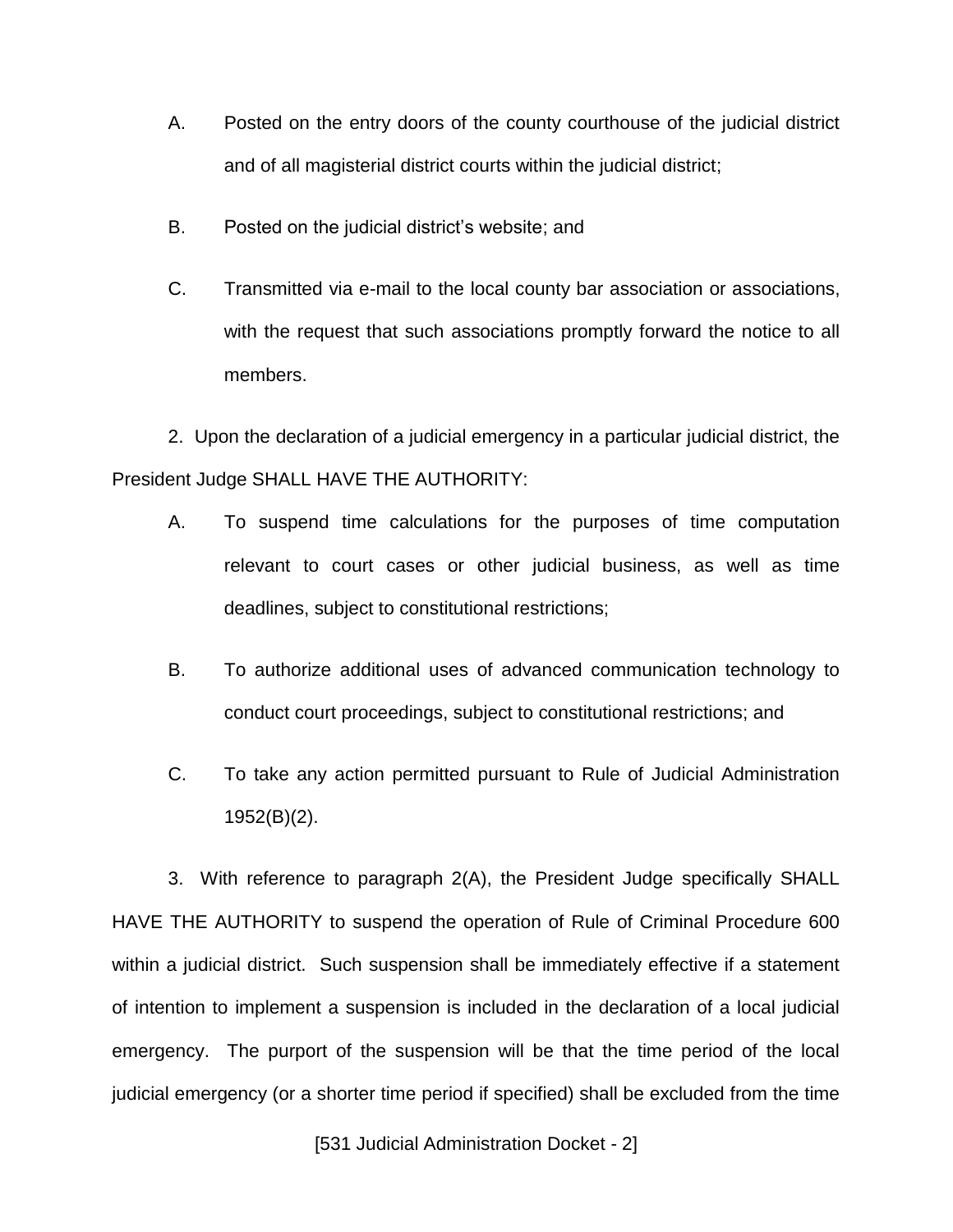computation under Rule of Criminal Procedure 600(C). Nothing in this Order or its local implementation shall affect a criminal defendant's right to a speedy trial under the United States and Pennsylvania Constitutions, albeit that the circumstances giving rise to this Order and the suspension may be relevant to the constitutional analysis.

4. Within 24 hours of taking any action as authorized in Paragraph 2 of this order, the President Judge shall, to the extent practicable, provide notice of the action in the manner specified in Paragraph 1(A)-(C) of this order.

5. President Judges in judicial districts operating under a declaration of judicial emergency are to comply with the obligations under Rule of Judicial Administration 1952(B)(3), (B)(5), and any other pertinent provision, where implicated.

6. President Judges in judicial districts operating under a declaration of judicial emergency shall arrange for the provision of essential judicial services, including, by way of example, arraignments and bail establishment hearings, protection from abuse act proceedings, where absent such proceedings there would be a threat of domestic violence, and/or injunction proceedings, where absent such proceedings there would be the threat of irreparable harm.

7. To the extent a President Judge seeks the temporary suspension or modification of statewide court rules as applied to any case or cases in the judicial district, beyond that already permitted under this order, *see* Pa.R.J.A. 1952(B)(2)(m), the President Judge is to submit an application to such effect to the Supreme Court Prothonotary, with submissions being directed to the district office of the Prothonotary applicable to the President Judge's judicial district. Such applications shall specifically identify the rule or rules at issue and provide justification for the request. To the extent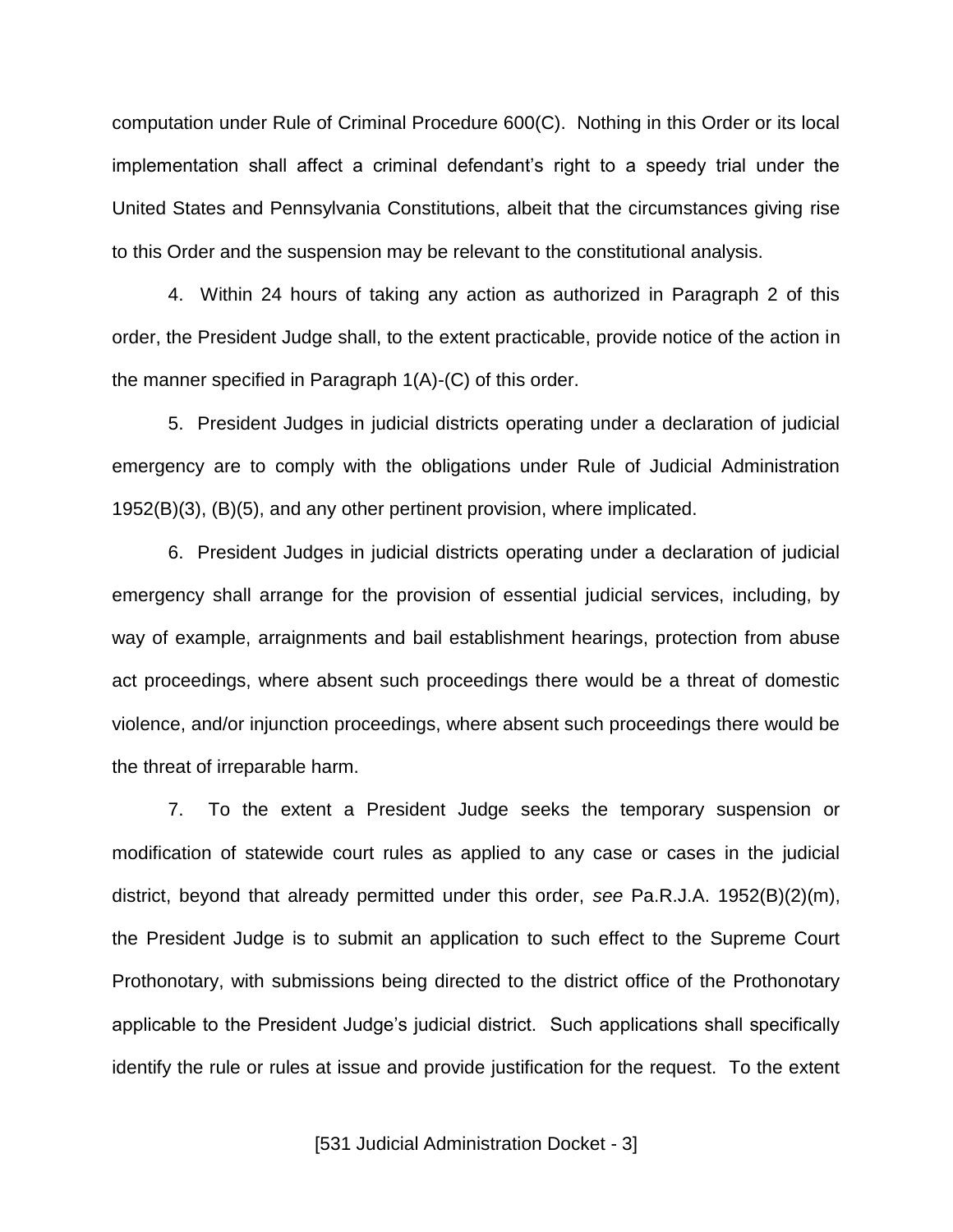practicable under the circumstances, notice of the request for suspension or modification of statewide court rules shall be provided in accordance with Paragraph 1(A)-(C) of this order, as well as Rule of Judicial Administration 1952(C)(5).

8. In judicial districts that operate under a declaration of judicial emergency, the President Judge shall provide notice in accordance with Paragraph 1(A)-(C), and to the State Court Administrator, when normal court operations are resumed. This notification shall be provided within 24 hours of the resumption of normal court operations.

A True Copy Patricia Nicola As Of 03/16/2020

l, theca Nicola

Chief Clerk Supreme Court of Pennsylvania

[531 Judicial Administration Docket - 4]